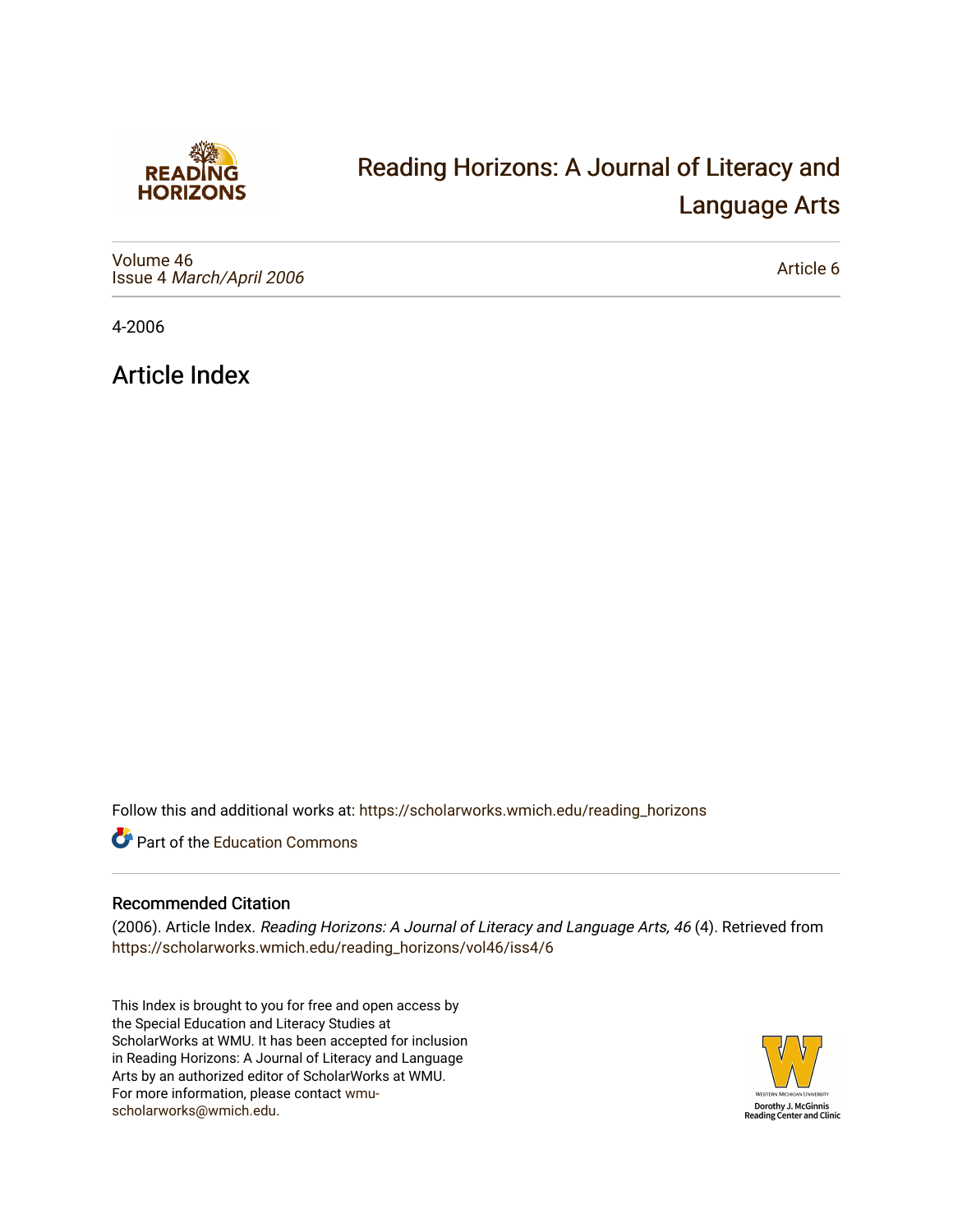

## Articles Index Volume 46

| Articles                                     | <u>Issue</u> | Page |
|----------------------------------------------|--------------|------|
| Book Talk: Continuing to Rouse Minds         | 2            | 63   |
| And Hearts to Life                           |              |      |
| Triplett, Cheri F. & Buchanan, Alisa         |              |      |
| Broadening Our View About Technology         | 3            | 215  |
| Integration: Three Literacy Educators'       |              |      |
| Perspectives                                 |              |      |
| Wepner, Shelley B.                           |              |      |
| Tao, Liqing                                  |              |      |
| Ziomek, Nancy M.                             |              |      |
| <b>Characteristics of Effective Spelling</b> | 4            | 267  |
| Instruction                                  |              |      |
| Wallace, Randall R.                          |              |      |
| Children's Literature for Cultural           | 1            | 31   |
| Understanding Between Students in            |              |      |
| Taiwan and Mainland China                    |              |      |
| Chen, Su-Yen                                 |              |      |
| Deconstructing the Accelerated Reader        | $\mathbf{1}$ | 17   |
| Program                                      |              |      |
| Groce, Robin D. & Groce, Eric C.             |              |      |
| Development of Literacy Beliefs and          | 3            | 183  |
| Practices: Preservice Teachers with Reading  |              |      |
| Specializations in a Field-Based Program     |              |      |
| Linek, Wayne M.                              |              |      |
| Sampson, Mary B.                             |              |      |
| Raine, I. Laverne                            |              |      |
| Klakamp, Kimberly                            |              |      |
| Smith, Brenda                                |              |      |
| From the Popcorn Book to Popcorn!            | 1            | 45   |
| Multigenre Children's Books                  |              |      |
| Danielson, Kathy E. & Harrington, Jeanne     |              |      |
| From Silence to a Whisper to Active          | 2            | 93   |
| Participation: Using Literature Circles      |              |      |
| With ELL Students                            |              |      |
| Carrison, Catherine & Ernst-Slavit, Gisela   |              |      |